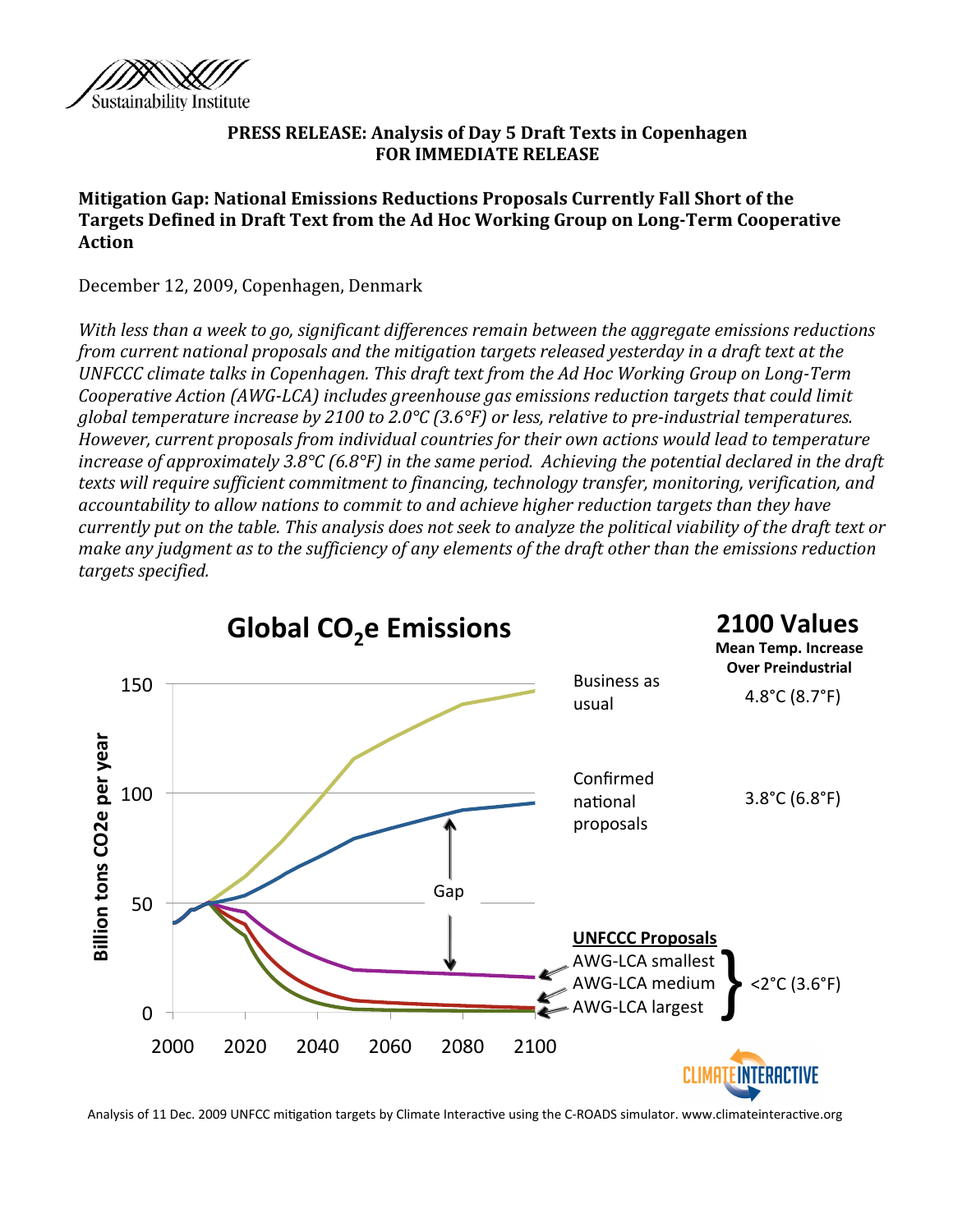The draft text has been analyzed by researchers from the US-based Climate Interactive group, consisting of Sustainability Institute, the Sloan School of Management at MIT, and Ventana Systems. In their analysis, the researchers performed quick‐turnaround analyses with the C‐ROADS model.

The draft text contains bracketed text, where final target values have not yet been agreed upon. The researchers therefore analyzed three scenarios based on the reduction targets suggested within the text. In one scenario they combined the smallest reduction targets, in a second scenario the combined the largest reduction targets, and a third scenario examined the impact of the mid‐range targets.

All three of the scenarios derived from the AWG‐LCA text result in temperature increase in 2100 in the range of 2.0°C (3.6°F) or lower.

The gap between the text scenarios and those of the national governments was identified following an analysis of the collective impact of the current proposals nations have made for their own emissions reductions. The researchers estimate that current confirmed proposals (that is submissions to the UNFCCC or official government positions) would result in an average increase in global mean temperature of 3.8°C (6.8°F) by 2100, and that potential proposals, including conditional proposals, legislation under debate and unofficial government statements, would result in approximately a 2.9°C (5.2°F) temperature increase.

Dr. Elizabeth Sawin of Sustainability Institute in Hartland, Vermont, USA, who co-led the analysis said: "It is encouraging that these draft texts propose targets for emissions reductions that could limit temperature increase to 2°C (3.6°F), but the emissions reductions proposed by individual countries will need to be significantly larger if the world is to achieve this potential."

|               | 2020                 | 2050            | <b>Land Use</b> | <b>Modeling</b> |
|---------------|----------------------|-----------------|-----------------|-----------------|
|               |                      |                 |                 | assumption      |
| AWG-LCA       | Developed            | Reduce global   | We assume       |                 |
| Relevant      | countries: Relative  | emissions by at | that            |                 |
| draft text    | to 1990 levels: by a | least           | reduction       |                 |
| <sub>on</sub> | range of 25 to 40%;  | $(50/85/95)\%$  | targets apply   |                 |
| mitigation    | by 30%; by 40%; or   | from 1990       | across land-    |                 |
| targets       | by $45%$ .           | levels and      | use             |                 |
|               |                      | continue to     |                 |                 |
|               | Developing           | decline         |                 |                 |
|               | countries cut their  | thereafter.     |                 |                 |
|               | carbon output by     |                 |                 |                 |
|               | between 15 and 30    | Developed       |                 |                 |
|               | percent compared     | countries       |                 |                 |
|               | to a scenario in the | should reduce   |                 |                 |
|               | absence of           | their emissions |                 |                 |
|               | enhanced             | by 75-80%, at   |                 |                 |
|               | mitigation.          | least 80-85%,   |                 |                 |
|               |                      | or more than    |                 |                 |
|               |                      | 95% from        |                 |                 |
|               |                      | 1990 levels     |                 |                 |
| AWG-LCA       | Developed 25%        | Global 50%      | We assume       | We assume:      |
| Smallest      | below 1990           | below 1990      | that            | decline from    |
| Reduction     | Developing 15%       |                 | reduction       | -50% in 2050    |

# **Analysis and Assumptions**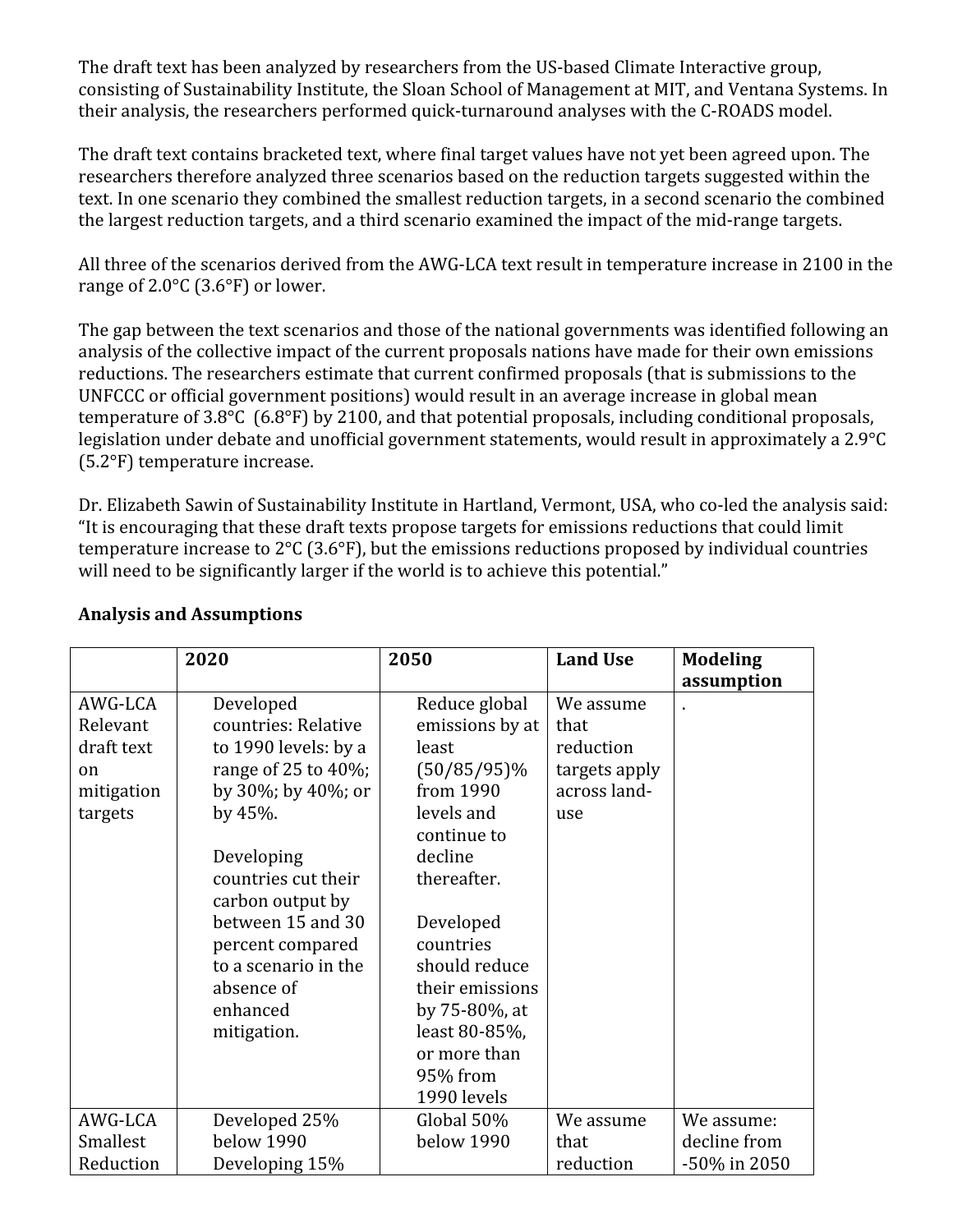| Scenario         | below reference                                                   |                | targets apply | to -60% in     |  |  |
|------------------|-------------------------------------------------------------------|----------------|---------------|----------------|--|--|
|                  | scenario                                                          |                | across land-  | 2100           |  |  |
|                  |                                                                   |                | use           |                |  |  |
| AWG-LCA          | Developed 35 %                                                    | Global 85%     | We assume     | We assume:     |  |  |
| Medium           | below 1990                                                        | below 1990     | that          | decline from - |  |  |
| Reduction        | Developing 22.5%                                                  |                | reduction     | 85% in 2050 to |  |  |
| <b>Scenarios</b> | below reference                                                   |                | targets apply | -95% in 2100   |  |  |
|                  | scenario                                                          |                | across land-  |                |  |  |
|                  |                                                                   |                | use           |                |  |  |
| AWG-LCA          | Developed 45%                                                     | Global 95%     | We assume     | We assume      |  |  |
| Largest          | below 1990                                                        | reduction from | that          | decline from - |  |  |
| Reduction        | Developing 30%                                                    | 1990 levels    | reduction     | 95% in 2050 to |  |  |
| Scenario         | below reference                                                   |                | targets apply | -99% in 2050   |  |  |
|                  | scenario                                                          |                | across land-  |                |  |  |
|                  |                                                                   |                | use           |                |  |  |
| Current          | See www.ClimateScoreboard.org under "Scoreboard Science and Data" |                |               |                |  |  |
| Proposals        |                                                                   |                |               |                |  |  |
| From             |                                                                   |                |               |                |  |  |
| Countries        |                                                                   |                |               |                |  |  |

Notes: All scenarios begin in 2010

## **Notes For Editors:**

The C‐ROADS (Climate ‐ Rapid Overview And Decision Support) climate policy simulator is a scientifically sound tool that enables users to rapidly evaluate the impact of national greenhouse gas (GHG) emissions reduction policies on key climate impacts including per‐capita emissions, atmospheric GHG concentrations, mean global temperature and sea level, through 2100. C‐ROADS has been carefully calibrated to the best available peer reviewed science, including the Fourth Assessment Report of the IPCC. The scientific review panel that assessed the model concluded that C‐ ROADS "reproduces the response properties of state-of- the-art three dimensional climate models very well.... Given the model's capabilities and its close alignment with a range of scenarios published in the Fourth Assessment Report of the IPCC we support its widespread use among a broad range of users and recommend that it be considered as an official United Nations tool." C‐ROADS was developed by the Sustainability Institute, MIT Sloan School of Management, and Ventana Systems. Full documentation and details are available at http://climateinteractive.org.

- $\circ$  C-ROADS is based on simulation modeling originally conducted at MIT and has been developed by a partnership of MIT's Sloan School of Management, Sustainability Institute and Ventana Systems.
- o C‐ROADS draws upon and is intended to complement the insights of other, more disaggregated models such as MAGICC, MINICAM, EPPA, AIM and MERGE.
- o The development and use of C‐ROADS has been supported by Active Philanthropy, Zennström Philanthropies, The Morgan Family Foundation, The Rockefeller Brothers Fund and others.
- o Sustainability Institute is a non‐profit organization based in Hartland, VT, USA. It was founded by Donella Meadows in 1997. Current projects at SI include simulation modeling of climate change and public health and the Donella Meadows Leadership Fellows Program.